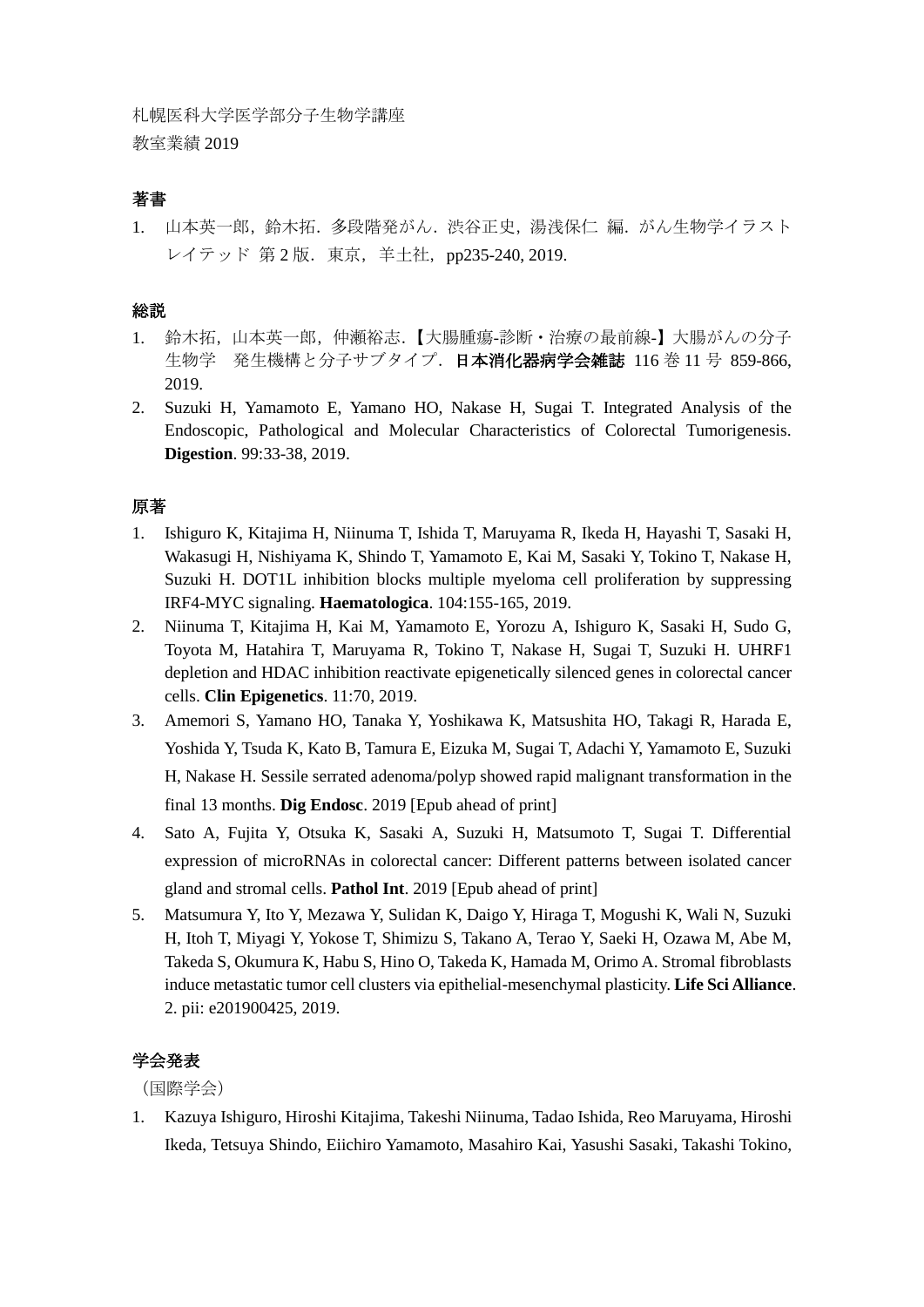Hiroshi Nakase and Hiromu Suzuki. DOT1L is a promising therapeutic target in multiple myeloma. 11th AACR-JCA Joint Conference BREAKHTHROUGH IN CANCER RESEACH: BIOLOGY TO PRECISION MEDICINE. February 8-12, 2019, Maui, HI, USA.

- 2. Tetsuya Shindo, Takeshi Niinuma, Hiroshi Kitajima, Masahiro Kai, Takashi Tokino, Naoya Masumori, Hiromu Suzuki. Epigenetic regulation of miR-200b is associated with cisplatin resistance in bladder cancer. 11th AACR-JCA Joint Conference BREAKHTHROUGH IN CANCER RESEACH: BIOLOGY TO PRECISION MEDICINE. February 8-12, 2019, Maui, HI, USA.
- 3. Hironori Aoki, Eiichiro Yamamoto, Akira Takasawa, Hiro-o Yamano, Taku Harada, Tamotsu Sugai, Hiromu Suzuki. Clinical usefulness of SMOC1 as a diagnostic marker for colorectal serrated lesions and colorectal precancerous lesions. American College of Gastroenterology 2019. October 25-30, 2019, San Antonio, Texas, USA.
- 4. Akira Yorozu, Makoto Kurose, Takashi Kojima, Kenichi Takano, Hiromu Suzuki. Analysis of AEBP1 in the microenvironment of head and neck squamous cell carcinoma. 15th Japan-Taiwan Conference on Otolaryngory-Head and Neck Surgery. December 6-7, 2019, Fukuoka, Japan.
- 5. Hiromu Suzuki. Identification of a novel tumor endothelium-associated gene in colorectal cancer. National Conference on Tumor Metastasis 2019, December 19-21, 2019, Guangzhou, China.

(国内学会)

- 1. 鈴木拓,石黒一也,北嶋洋志,新沼猛,丸山玲緒,山本英一郎,甲斐正広. DOT1L の阻害は IRF4-MYC シグナルを抑制することで多発性骨髄腫細胞の増殖を抑制す る.第 56 回日本臨床分子医学会学術集会.2019 年 4 月 26~27 日,名古屋.
- 2. 鈴木拓,石黒一也,北嶋洋志,新沼猛,丸山玲緒,山本英一郎,甲斐正広. DOT1L の阻害は IRF4-MYC シグナルを抑制することで多発性骨髄腫細胞の増殖を抑制す る.第 13 回日本エピジェネティクス研究会年会.2019 年 5 月 28~29 日,横浜.
- 3. 秋田浩太朗,山野泰穂,柴田泰洋,久保俊之,吉井新二,横山佳浩,風間友江,三 橋慧, 能正勝彦, 山下健太郎, 須藤豪太, 山本英一郎, 鈴木拓, 寺井琴美, 辻脇光 洋,長谷川匡,永塚真,菅井有,仲瀬裕志.横行結腸に発生した cytological dysplasia を伴う分類困難な鋸歯状病変の1例. 2019年9月 14日, 第16回拡大内視鏡研究 会, 東京.
- 4. 柴田泰洋,山野泰穂,久保俊之,吉井新二,秋田浩太朗,横山佳浩,風間友江,三 橋慧,山下健太郎,能正勝彦,須藤豪太,山本英一郎,鈴木拓,寺井琴美,長谷川 匡,永塚真,菅井有,仲瀬裕志.鋸歯状変化を伴う微小大腸癌の一例.第 29 回大 腸 0-IIc 研究会. 2019年 9 月 15 日, 東京.
- 5. 鈴木拓,北嶋洋志,西山廣陽,畠中柚衣,新沼猛,丸山玲緒,山本英一郎,甲斐正 広,宮崎晃亘,仲瀬裕志,時野隆至.消化器がん関連長鎖 noncoding RNA の同定と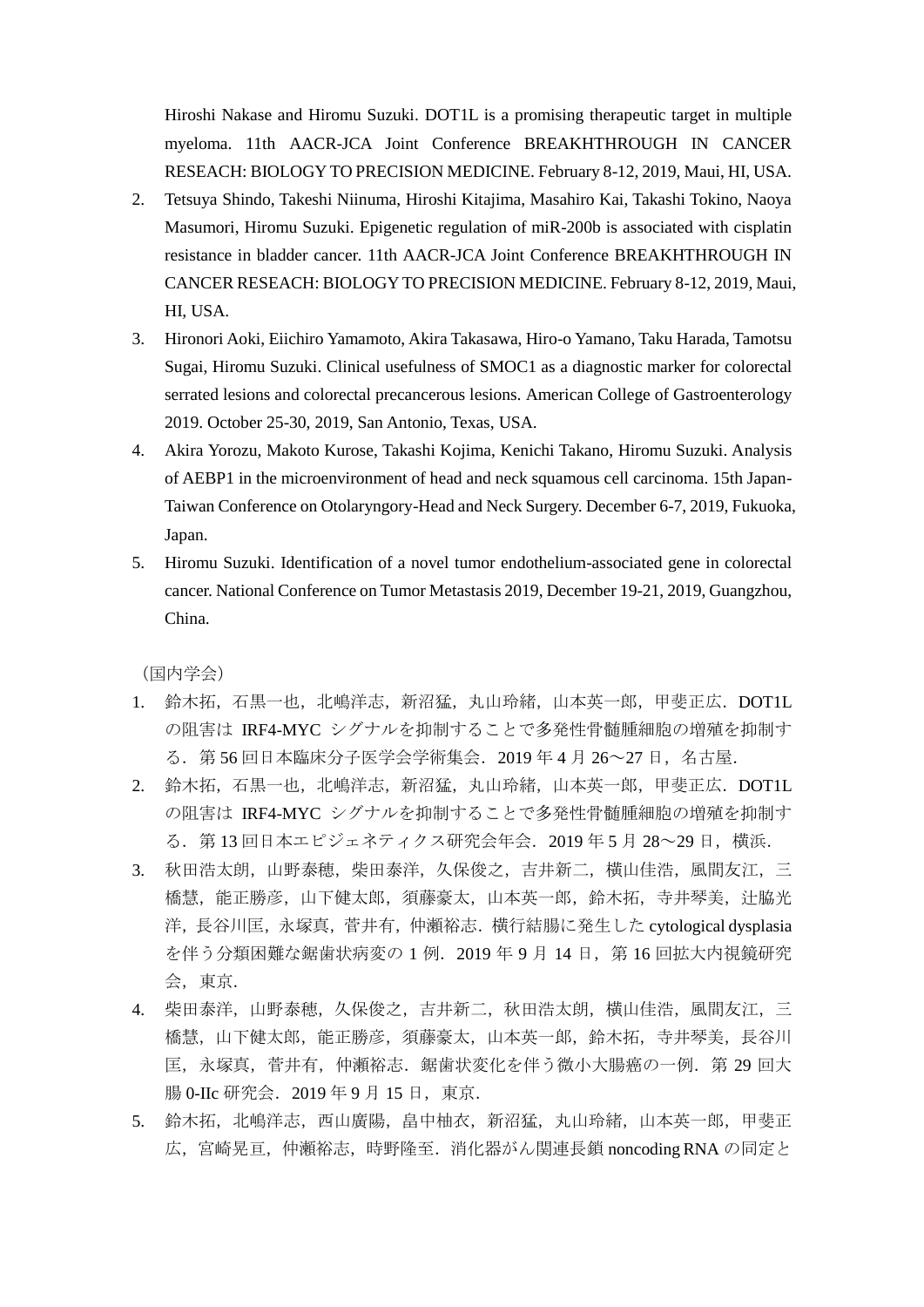解析.第 78 回日本癌学会学術総会.2019 年 9 月 26~28 日,京都.

- 6. 山本英一郎,須藤豪太,久保俊之,萬顕,原田拓,青木敬則,北嶋洋志,新沼猛, 甲斐正広,菅井有,仲瀬裕志,鈴木拓.正常大腸粘膜のヒストン修飾異常と CIMP 大腸腫瘍の発がんリスクの関連.第 78 回日本癌学会学術総会.2019 年 9 月 26~28 日,京都.
- 7. 甲斐正広,佐藤亜紀子,山本英一郎,新沼猛,北嶋洋志,鈴木拓.メラノーマ細胞 におけるジアシルグリセロールキナーゼ γ の機能. 第78回日本癌学会学術総会. 2019 年 9 月 26~28 日,京都.
- 8. 新沼猛,北嶋洋志,山本英一郎,甲斐正広,時野隆至,鈴木拓.UHRF1 と HDAC の阻害は大腸がん細胞においてエピジェネティックに抑制された遺伝子を再活性 化させる.第 78 回日本癌学会学術総会.2019 年 9 月 26~28 日,京都.
- 9. 北嶋洋志,丸山玲緒,高澤啓,山本英一郎,新沼猛,甲斐正広,時野隆至,仲瀬裕 志,鈴木拓.慢性胃炎および胃がんに関連する長鎖 non-coding RNA の同定と機能 解析.第 78 回日本癌学会学術総会.2019 年 9 月 26~28 日,京都.
- 10. 萬顕,山本英一郎,須藤豪太,沼田有斗,新沼猛,北嶋洋志,甲斐正広,小島隆, 高野賢一,鈴木拓. 頭頚部偏平上皮がんの微小環境における AEBP1 の解析. 第78 回日本癌学会学術総会.2019 年 9 月 26~28 日,京都.
- 11. 青木敬則,山本英一郎,高澤啓,新沼猛,山野泰穂,萬顕,北嶋洋志,甲斐正広, 小山内誠,仲瀬裕志,菅井有,鈴木拓. SMO C1 の大腸腫瘍マーカーとしての臨床 的有用性の検討. 第 78 回日本癌学会学術総会. 2019 年 9 月 26~28 日, 京都.
- 12. 西山直隆,鈴木拓,舛森直哉,北村寛.抗癌剤耐性膀胱癌細胞株における DNA メ チル化の変化および DNA 脱メチル化剤の抗癌剤感受性への効果. 第 78 回日本癌 学会学術総会. 2019年9月 26~28 日, 京都.
- 13. 石黒一也,北嶋洋志,新沼猛,石田禎夫,丸山玲緒,池田博,山本英一郎,甲斐正 広,佐々木泰史,時野隆至,仲瀬裕志,鈴木拓.多発性骨髄腫における新規エピジ ェネティック併用療法の開発.第 78 回日本癌学会学術総会.2019 年 9 月 26~28 日,京都.
- 14. 須藤豪太,山本英一郎,萬顕,新沼猛,杉本亮,北嶋洋志,久保俊之,畠中柚衣, 甲斐正広,時野隆至,仲瀬裕志,菅井有,鈴木拓.新規大腸がん線維芽細胞関連遺 伝子の同定.第 78 回日本癌学会学術総会.2019 年 9 月 26~28 日,京都.
- 15. 畠中柚衣, 新沼猛, 西山廣陽, 北嶋洋志, 山本英一郎, 甲斐正広, 荻和弘, 宮崎晃 亘,鈴木拓.Long noncoding RNA DLEU1 は HA-CD44 経路を介して口腔偏平上皮が んの発生に関与する.第 78 回日本癌学会学術総会.2019 年 9 月 26~28 日,京都.
- 16. 佐藤淳一, 新沼猛, 北嶋洋志, 山本英一郎, 甲斐正広, 鈴木拓. 転移性膵癌におけ る HOXA 遺伝座の lncRNA 発現異常. 第 78 回日本癌学会学術総会. 2019 年 9 月 26  $\sim$ 28 日, 京都.
- 17. 澤田武,太太田亮介,鈴木拓,津山翔,八尾隆史,中西宏佳,山本英一郎,久保田英 嗣, 片岡洋望, 佐々木泰史, 源利成. 非乳頭十二指腸腫瘍における DNA メチル化